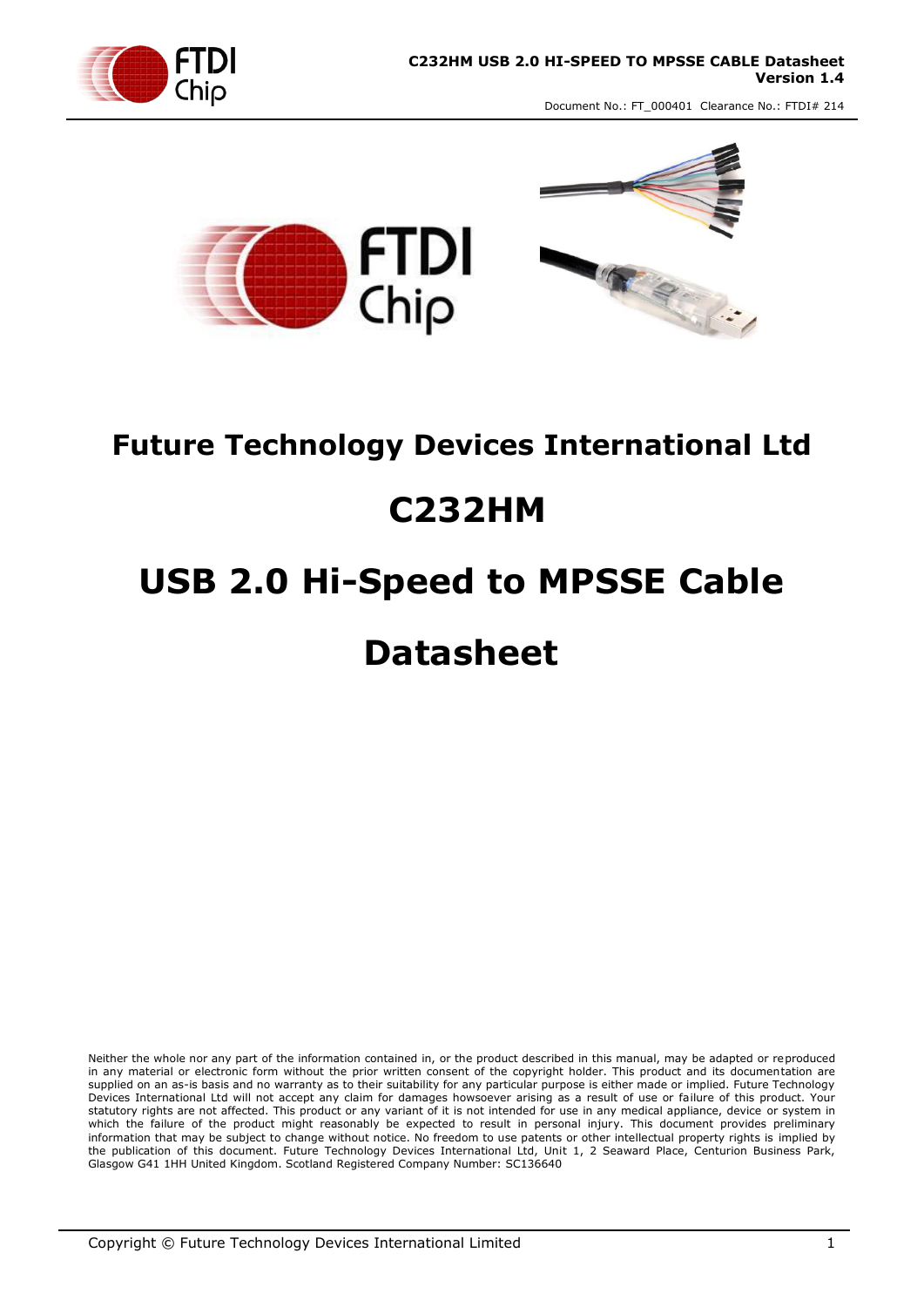

### <span id="page-1-1"></span>**1 Description**

The **USB 2.0 Hi-Speed to MPSSE cable** contains a small internal electronic circuit board, utilising the FTDI FT232H, which is encapsulated into the USB connector end of the cable, this handles all the USB signalling and protocols. The cable provides a fast, simple way to connect devices with 3.3 Volt digital interfaces to USB. For full details of the IC, consult the FT232H datasheet, this is available from [DS\\_FT232H.](http://www.ftdichip.com/Support/Documents/DataSheets/ICs/DS_FT232H.pdf)

The integrated FT232H device incorporates a command processor called the Multi-Protocol Synchronous Serial Engine (MPSSE). The purpose of the MPSSE command processor is to communicate with devices which use synchronous protocols (such as JTAG, SPI or I<sup>2</sup>C) in an efficient manner. Full details are available in the [MPSSE application note](http://www.ftdichip.com/Support/Documents/AppNotes/AN_108_Command_Processor_for_MPSSE_and_MCU_Host_Bus_Emulation_Modes.pdf) - AN\_108.

The cable is terminated by ten individual wires with single pole connectors which can be interfaced to a male header. Cable signals are compliant with CMOS logic at 3.3 volts.

The FT232H is a single channel USB 2.0 Hi-Speed (480Mb/s) to UART/FIFO IC. It can be configured in a variety of industry standard serial or parallel interfaces, such as MPSSE - JTAG, SPI, I<sup>2</sup>C.

The C232HM MPSSE cable is easily configured into each interface e.g. JTAG, SPI,  $I^2C$  via the application software.

The cable is powered from a USB host port and is USB 2.0 Hi-Speed compatible. The cable is 0.5m long and supports a data transfer up to 30Mbps in MPSSE mode.

The C232HM MPSSE cable requires USB device drivers, available free from [http://www.ftdichip.com.](http://www.ftdichip.com/) The D2XX driver is used with application software to directly access the FT232H in the cable though a DLL. This is illustrated in the [Figure 1-1](#page-1-0)

The C232HM MPSSE cable uses the FTDI's FT232H USB to serial IC device.



<span id="page-1-0"></span>Software application access to USB via D2XX

**Figure 1-1 Using the C232HM MPSSE Cable**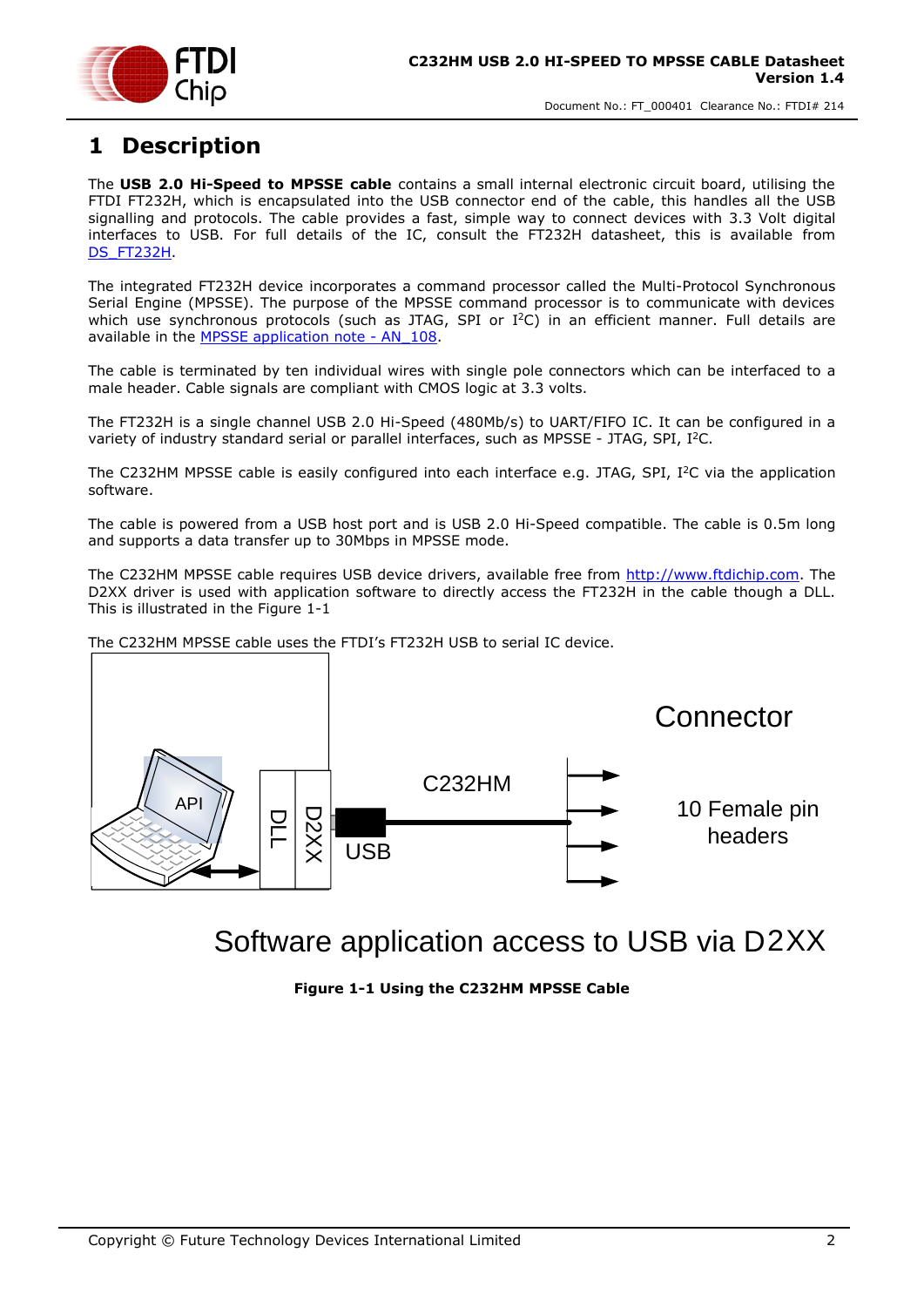

### <span id="page-2-1"></span>**1.1 Available Cables and Part Numbers**

The following [Table 1.1](#page-2-0) gives details of the available C232HM MPSSE cables.

| <b>Part Number</b>                                         | <b>Description</b>                                                                                                            | <b>End Connector</b>            | <b>Cable details</b>                    |  |  |  |
|------------------------------------------------------------|-------------------------------------------------------------------------------------------------------------------------------|---------------------------------|-----------------------------------------|--|--|--|
| C232HM-<br>DDHSL-0                                         | USB to MPSSE cable with<br>+3.3V digital level signals.<br>Maximum output of 250mA<br>@ 3.3VDC on VCC<br>(see <b>Note 1</b> ) | Single pole,<br>receptacle x 10 | 10 core, UL2464 24 AWG,<br>$diam=6.5mm$ |  |  |  |
| $C232HM-$<br>EDHSL-0                                       | USB to MPSSE cable with<br>+3.3V digital level signals.<br>Maximum output of 450mA<br>@ 5.0VDC on VCC<br>see <b>Note 2</b> )  | Single pole,<br>receptacle x 10 | 10 core, UL2464 24 AWG,<br>$diam=6.5mm$ |  |  |  |
| Table 1.1 C232HM MPSSE Cable Descriptions and Part Numbers |                                                                                                                               |                                 |                                         |  |  |  |

<span id="page-2-0"></span>**Note 1:** The VCC power output signal (RED wire) is 3.3V. The source of 3.3V is the on-board regulator output, which is switched onto the power output signal.

**Note 2:** The VCC power output signal (RED wire) is 5.0V. The source of 5.0V is the USB VBUS input, which is switched onto the power output signal.

FTDI supports customised end connector designs. For more information, please contact your local FTDI sales office (see end of datasheet for contact details).

### <span id="page-2-2"></span>**1.2 Certifications**

The FTDI C232HM MPSSE cables are fully RoHS compliant as well as CE and FCC certified.

### <span id="page-2-3"></span>**1.3 USB Compliant**

The FTDI C232HM MPSSE cables are fully compliant with the USB 2.0 specification and have been given the USB-IF Test-ID (TID) 10820025.

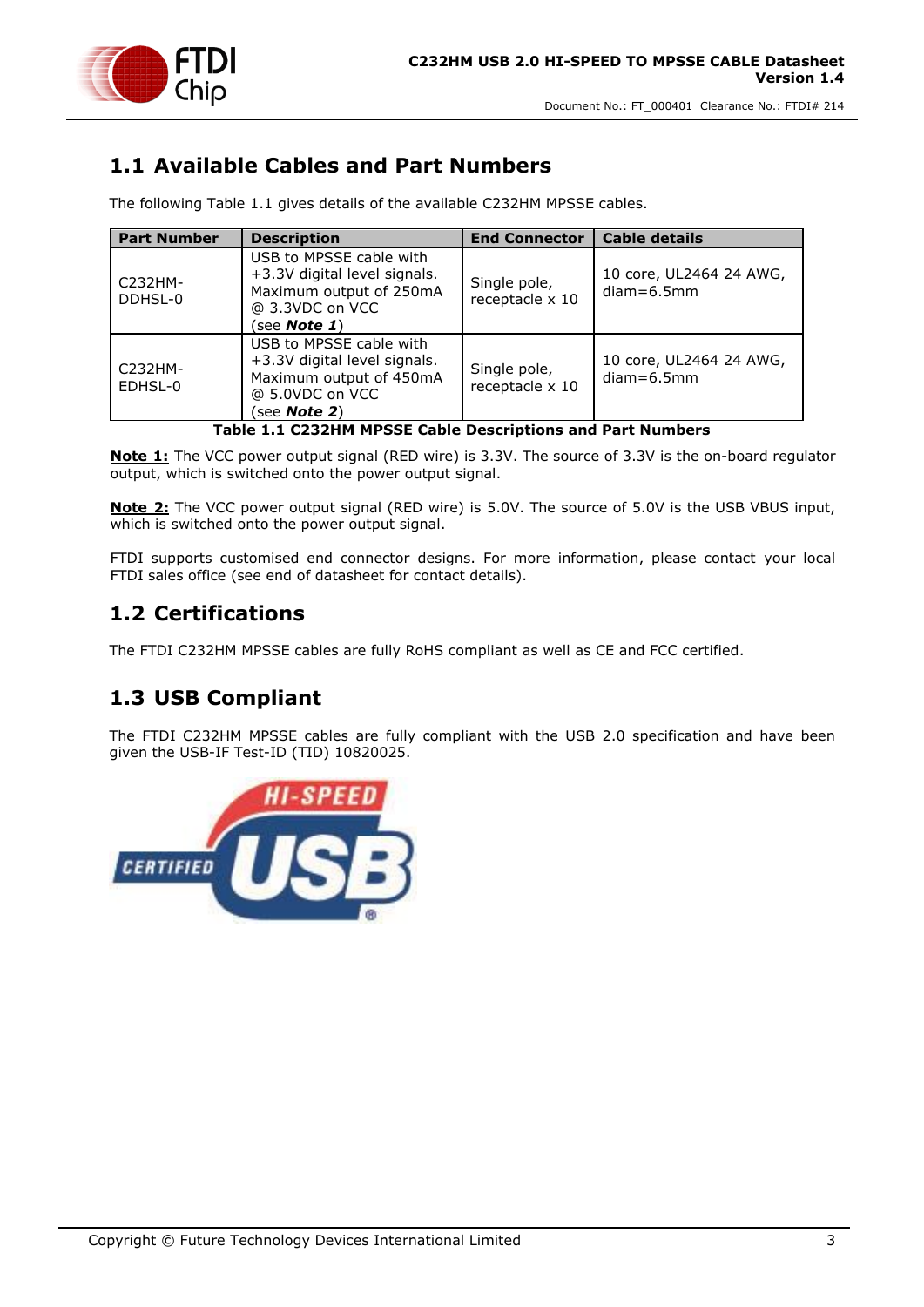

### **Table of Contents**

| $\mathbf{1}$ |       |                                                              |  |
|--------------|-------|--------------------------------------------------------------|--|
|              | 1.1   |                                                              |  |
|              | $1.2$ |                                                              |  |
|              | 1.3   |                                                              |  |
|              |       |                                                              |  |
|              | 2.1   |                                                              |  |
|              | 2.2   |                                                              |  |
| 3            |       | <b>C232HM MPSSE Cable connection and Mechanical Details6</b> |  |
|              | 3.1   |                                                              |  |
|              | 3.2   |                                                              |  |
|              | 3.3   |                                                              |  |
|              | 3.3.1 |                                                              |  |
|              | 3.3.2 |                                                              |  |
|              | 3.3.3 | C232HM-DDHSL-0 and C232HM-EDHSL-0 I/O Characteristics  8     |  |
| 4            |       |                                                              |  |
| 5            |       |                                                              |  |
|              |       | Appendix A - Cable EEPROM Configuration  12                  |  |
|              |       |                                                              |  |
|              |       |                                                              |  |
|              |       |                                                              |  |
|              |       | Appendix C - List of Figures and Tables  14                  |  |
|              |       |                                                              |  |
|              |       |                                                              |  |
|              |       |                                                              |  |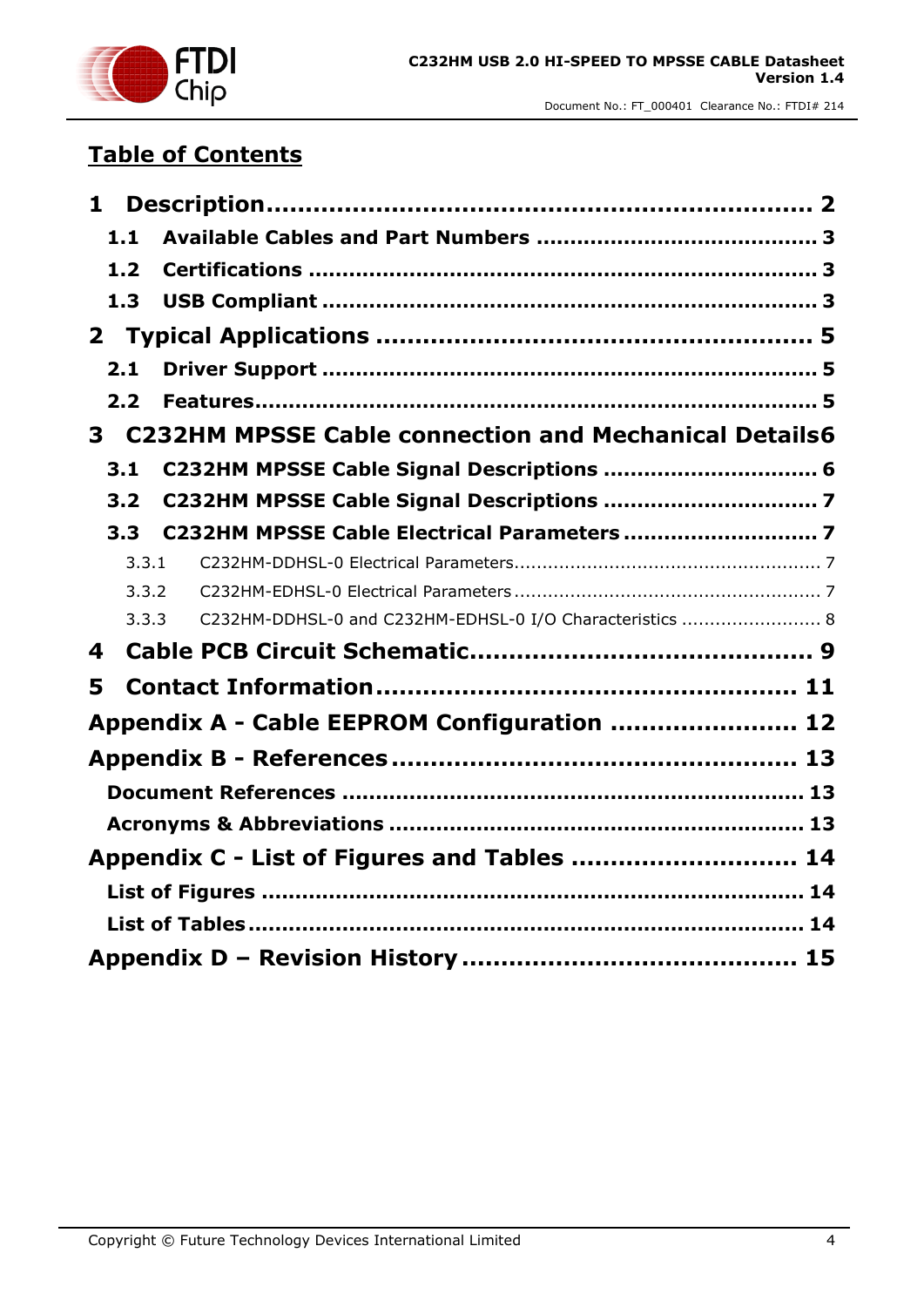

### <span id="page-4-0"></span>**2 Typical Applications**

- USB to JTAG interfaces
- USB to SPI interfaces
- USB to I<sup>2</sup>C interfaces
- Interfacing MCU / PLD / FPGA based designs to USB
- USB Audio and Low Bandwidth Video data transfer

#### <span id="page-4-1"></span>**2.1 Driver Support**

#### **Royalty free VIRTUAL COM PORT (VCP) DRIVERS for...**

- Microsoft Windows 10 32,64-bit
- Microsoft Windows 8/8.1 32,64-bit
- Microsoft Windows 7 32,64-bit
- Microsoft Windows 2000, Server 2003, XP and Server 2008
- Microsoft Windows XP and XP 64-bit
- Microsoft Windows Vista and Vista 64-bit
- Microsoft Windows CE 4.2, 5.0 and 6.0
- Apple Mac OS-X
- Linux 2.6.39 or later
- Rapid USB integration into existing electronic systems
- Prototyping platform for USB interface on new systems
- USB Instrumentation
- **Royalty free D2XX** *Direct* **Drivers (USB Drivers + DLL S/W Interface)**
- Microsoft Windows 10 32,64-bit
- Microsoft Windows 8/8.1 32,64-bit
- Microsoft Windows 7 32,64-bit
- Microsoft Windows 2000, Server 2003, XP and Server 2008
- Microsoft Windows XP and XP 64-bit
- Microsoft Windows Vista and Vista 64-bit
- Microsoft Windows CE 4.2, 5.0 and 6.0 Linux 2.6.32 or later

The drivers listed above are all available to download for free from [http://www.ftdichip.com.](http://www.ftdichip.com/) Various Third-Party Drivers are also available for various other operating systems - see <http://www.ftdichip.com/Support/Links.htm> for details.

#### <span id="page-4-2"></span>**2.2 Features**

- Based on the Single chip USB Hi-Speed FT232H device
- USB 2.0 Hi-Speed (480Mbits/Second) and Full Speed (12Mbits/Second) compatible
- Entire USB protocol handled on the chip -No USB-specific firmware programming required
- USB Type A connector for direct connection to a host or hub
- USB bus powered
- Fully assisted hardware or X-On / X-Off software handshaking
- Synchronous Serial (MPSSE) data rates of up to 30Mbps on JTAG, SPI and I2C
- 1kByte receive and transmit buffers for high data throughput
- Transmit and receive LED drive signals
- Adjustable receive buffer timeout
- Support for USB suspend and resume
- Low operating and USB suspend current
- Low USB bandwidth consumption
- UHCI / OHCI / EHCI host controller compatible
- -40°C to +85°C operating temperature range
- Cable length is 0.5m (19.7 inch)
- Custom versions also available (subject to Minimum Order Quantity (MOQ))
- FTDI's royalty-free D2XX drivers eliminate the requirement for USB driver development in most cases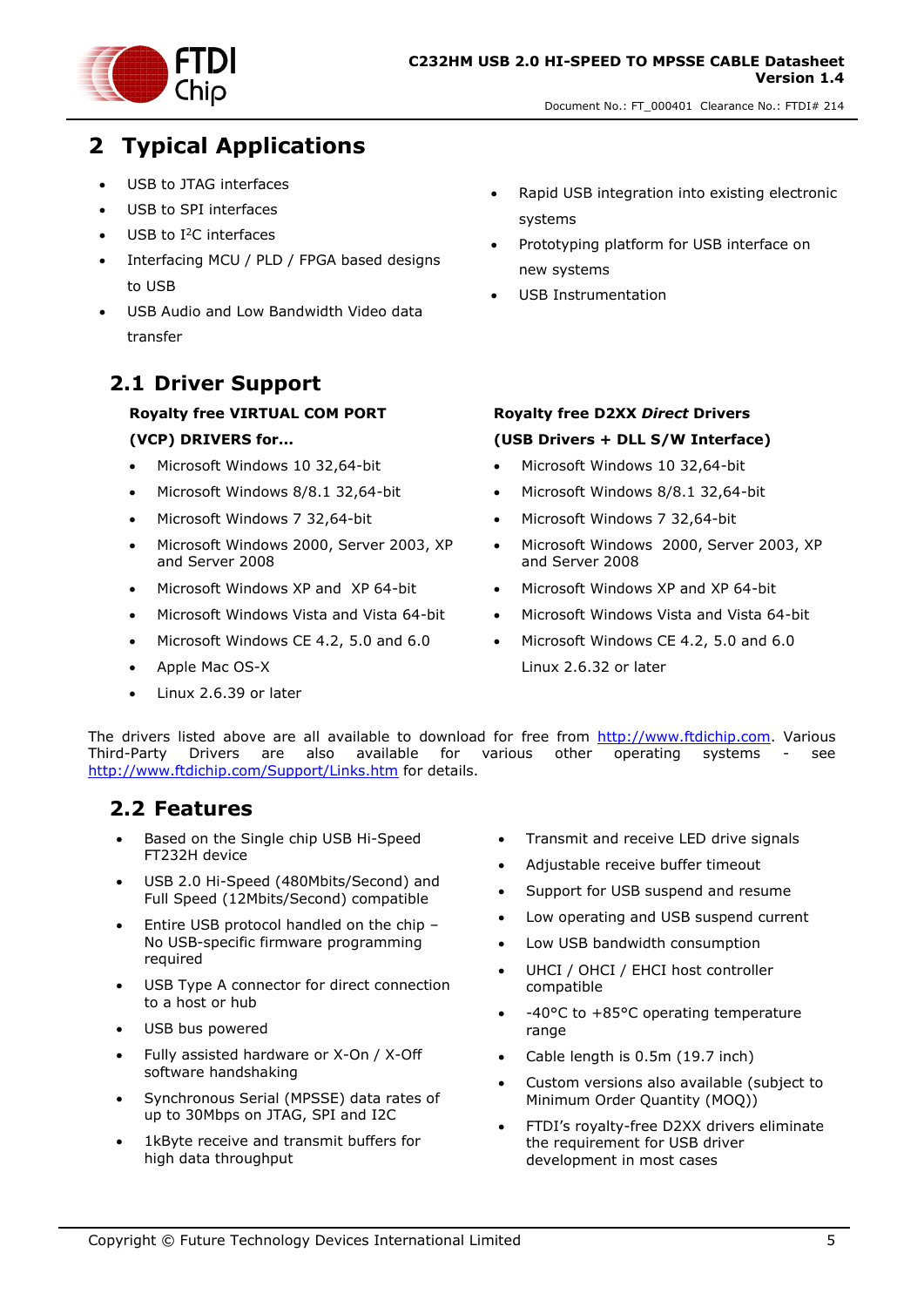

### <span id="page-5-0"></span>**3 C232HM MPSSE Cable connection and Mechanical Details**

The following [Figure 3-1](#page-5-2) shows the cable signals and the wire colours for these signals on the C232HM MPSSE cable.



<span id="page-5-2"></span>

#### <span id="page-5-1"></span>**3.1 C232HM MPSSE Cable Signal Descriptions**



<span id="page-5-3"></span>**Figure 3-2 C232HM MPSSE Cable Mechanical Details (dimensions in mm)**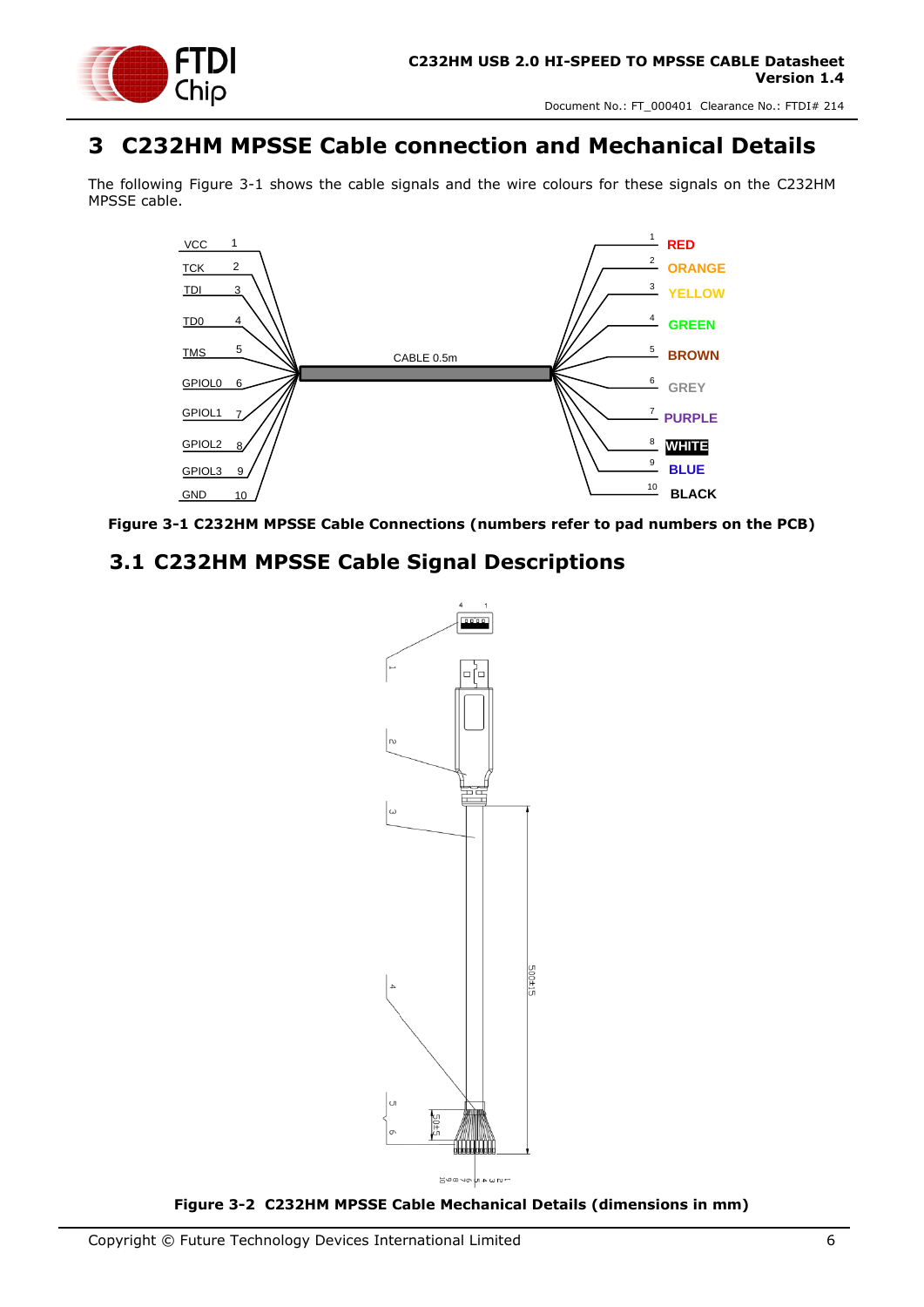

#### <span id="page-6-0"></span>**3.2 C232HM MPSSE Cable Signal Descriptions**

| <b>Colour</b> | <b>Pin Number</b> | <b>Name</b>        | Type         | <b>Description</b>                   |
|---------------|-------------------|--------------------|--------------|--------------------------------------|
| Red           |                   | <b>VCC</b>         | Output       | Power Supply Output to target board. |
| Gray          |                   | GPIOL <sub>0</sub> | Input/Output | General Purpose input/output.        |
| Purple        |                   | GPIOL1             | Input/Output | General Purpose input/output.        |
| White         |                   | GPIOL2             | Input/Output | General Purpose input/output.        |
| <b>Blue</b>   |                   | GPIOL3             | Input/Output | General Purpose input/output.        |
| <b>Black</b>  | 10                | GND                | <b>GND</b>   | Device ground supply pin.            |

**Table 3.1 Common Cable Signal Descriptions**

<span id="page-6-4"></span>

| <b>Colour</b> | <b>Pin Number</b> | <b>Name</b>                                      | Type                  | <b>Description</b>      |
|---------------|-------------------|--------------------------------------------------|-----------------------|-------------------------|
| Orange        |                   | TCK                                              | Output                | Test Interface Clock    |
| Yellow        |                   | TDI                                              | Input                 | Test Data Input         |
| Green         |                   | TDO                                              | Output                | <b>Test Data Output</b> |
| <b>Brown</b>  |                   | TMS                                              | Output                | Test Mode Select        |
|               | - - -             | $\sim$ $\sim$ $\sim$ $\sim$ $\sim$ $\sim$ $\sim$ | $\sim$<br>----<br>. . | .                       |

#### **Table 3.2 MPSSE Option JTAG - Signal Descriptions**

<span id="page-6-5"></span>

| Colour | <b>Pin Number</b> | <b>Name</b> | Type   | <b>Description</b> |
|--------|-------------------|-------------|--------|--------------------|
| Orange |                   | SK          | Output | Serial Clock       |
| Yellow |                   | DO          | Output | Serial data output |
| Green  |                   | DI          | Input  | Serial Data Input  |
| Brown  |                   | CS.         | Output | Serial Chip Select |

**Table 3.3 MPSSE Option SPI - Signal Descriptions**

<span id="page-6-6"></span>

| <b>Colour</b> | <b>Pin Number</b> | <b>Name</b> | <b>Type</b>  | <b>Description</b>                                                          |
|---------------|-------------------|-------------|--------------|-----------------------------------------------------------------------------|
| Orange        |                   | <b>SCL</b>  | Output       | Serial Clock                                                                |
| Yellow        |                   |             |              | Serial data signal shorted together to                                      |
| Green         | 4                 | <b>SDA</b>  | Input/Output | create bidirectional data(both yellow<br>and green wires need to be shorted |
|               |                   |             |              | together)                                                                   |

**Table 3.4 MPSSE Option I2C - Signal Descriptions**

#### <span id="page-6-7"></span><span id="page-6-1"></span>**3.3 C232HM MPSSE Cable Electrical Parameters**

#### <span id="page-6-2"></span>**3.3.1 C232HM-DDHSL-0 Electrical Parameters**

| <b>Parameter</b> | <b>Description</b>             | <b>Minimum</b>           | <b>Typical</b> | <b>Maximum</b> | <b>Units</b> | <b>Conditions</b> |
|------------------|--------------------------------|--------------------------|----------------|----------------|--------------|-------------------|
| <b>VCC</b>       | Output Power Voltage           | 3.2                      | 3.3            | 3.6            |              |                   |
| 10               | Output Power Current           | $\overline{\phantom{a}}$ |                | 250            | mA           |                   |
|                  | Operating Temperature<br>Range | $-40$                    |                | $+85$          | °C           |                   |

**Table 3.5 C232HM-DDHSL-0 Operating Parameters**

#### <span id="page-6-8"></span><span id="page-6-3"></span>**3.3.2 C232HM-EDHSL-0 Electrical Parameters**

| <b>Parameter</b> | <b>Description</b>             | <b>Minimum</b> | <b>Typical</b> | <b>Maximum</b> | <b>Units</b> | <b>Conditions</b>                                |
|------------------|--------------------------------|----------------|----------------|----------------|--------------|--------------------------------------------------|
| VCC              | <b>Output Power Voltage</b>    | 4.75           |                | 5.25           |              |                                                  |
| I <sub>O</sub>   | Supply Current                 |                |                | 450            | mA           | Must be less<br>than 2.5mA<br>during<br>suspend. |
|                  | Operating Temperature<br>Range | $-40$          |                | $+85$          | $^{\circ}$ C |                                                  |

<span id="page-6-9"></span>**Table 3.6 C232HM-EDHSL-0 Power Supply Output Parameters**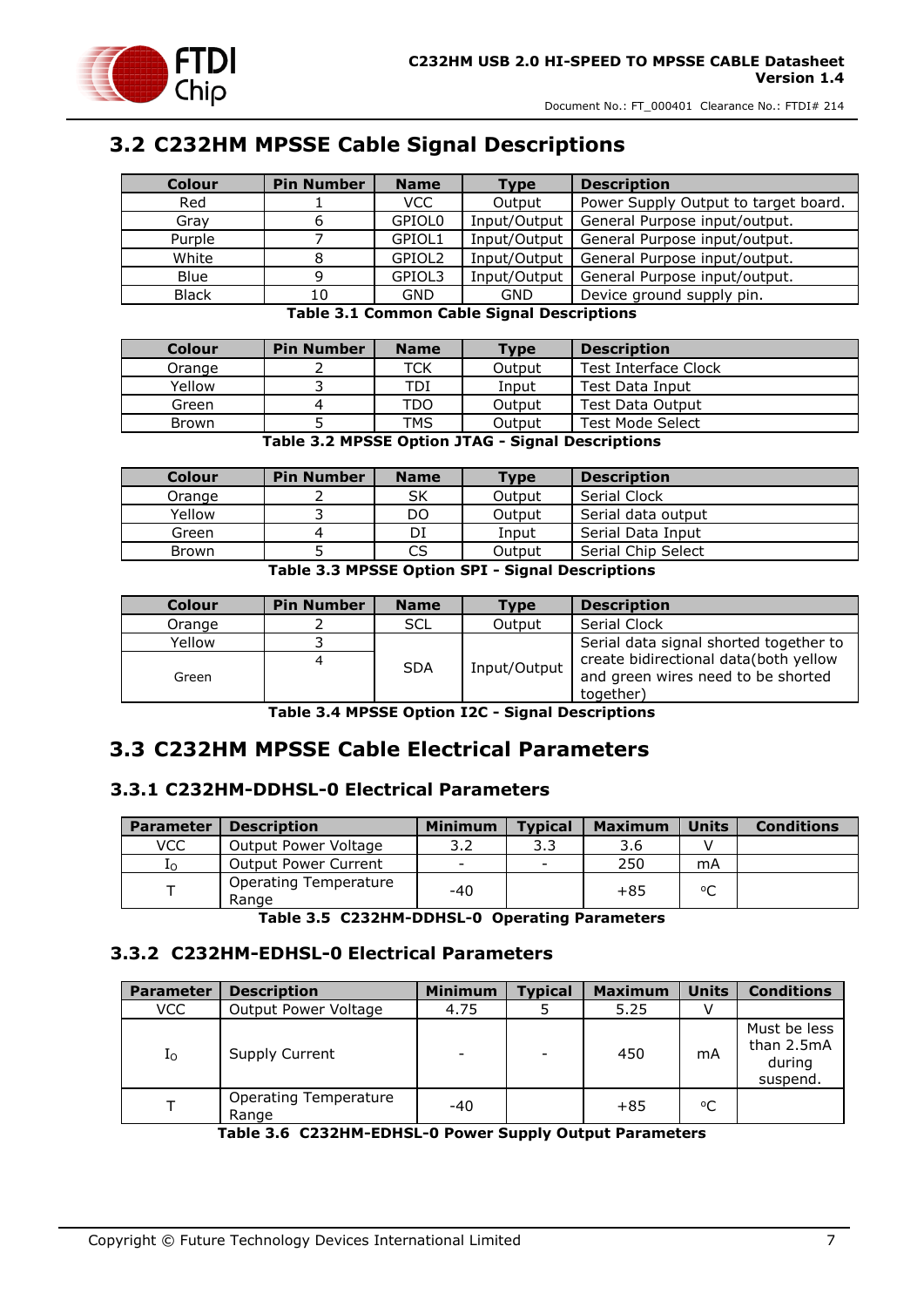#### <span id="page-7-0"></span>**3.3.3 C232HM-DDHSL-0 and C232HM-EDHSL-0 I/O Characteristics**

| <b>Parameter</b> | <b>Description</b>                                        | <b>Minimum</b> | <b>Typical</b>           | <b>Maximum</b> | <b>Units</b> | <b>Conditions</b>                                           |
|------------------|-----------------------------------------------------------|----------------|--------------------------|----------------|--------------|-------------------------------------------------------------|
| Voh              | Output Voltage<br>High                                    | 2.40           | 3.14                     |                | V            | $Ioh = +/-2mA$<br>I/O Drive strength* =<br>4mA              |
|                  |                                                           |                | 3.20                     |                | $\vee$       | I/O Drive strength* =<br>8mA                                |
|                  |                                                           |                | 3.22                     |                | $\vee$       | I/O Drive strength* =<br>12mA                               |
|                  |                                                           |                | 3.22                     |                | $\vee$       | I/O Drive strength* =<br>16mA                               |
| Vol              | Output Voltage<br>Low                                     |                | 0.18                     | 0.40           | V            | $Iol = +/-2mA$<br>I/O Drive strength* =<br>4 <sub>m</sub> A |
|                  |                                                           |                | 0.12                     |                | $\vee$       | I/O Drive strength* =<br>8 <sub>m</sub> A                   |
|                  |                                                           |                | 0.08                     |                | $\vee$       | I/O Drive strength* =<br>12mA                               |
|                  |                                                           |                | 0.07                     |                | $\vee$       | I/O Drive strength* =<br>16mA                               |
| Vil              | Input low<br>Switching<br>Threshold                       |                | $\overline{\phantom{0}}$ | 0.80           | $\vee$       | <b>LVTTL</b>                                                |
| Vih              | Input High<br>Switching<br>Threshold                      | 2.00           |                          |                | V            | LVTTL                                                       |
| Vt               | Switching<br>Threshold                                    |                | 1.50                     |                | $\vee$       | <b>LVTTL</b>                                                |
| Vt-              | Schmitt trigger<br>negative going<br>threshold<br>voltage | 0.80           | 1.10                     |                | V            |                                                             |
| $Vt+$            | Schmitt trigger<br>positive going<br>threshold<br>voltage |                | 1.60                     | 2.00           | $\vee$       |                                                             |
| Rpu              | Input pull-up<br>resistance                               | 40             | 75                       | 190            | KΩ           | $Vin = 0$                                                   |
| Rpd              | Input pull-down<br>resistance                             | 40             | 75                       | 190            | KΩ           | $V$ in = $V$ CCIO                                           |
| Iin              | Input Leakage<br>Current                                  | 15             | 45                       | 85             | μA           | $Vin = 0$                                                   |
| Ioz              | Tri-state output<br>leakage current                       |                | ±10                      |                | μA           | $Vin = 5.5V$ or 0                                           |

#### **Table 3.7 C232HM-DDHSL-0 and C232HM-EDHSL-0 I/O Pin Characteristics**

<span id="page-7-1"></span>\* The I/O drive strength and slow slew-rate are configurable in the EEPROM.

The I/O pins are +3.3v cells, which are +5V tolerant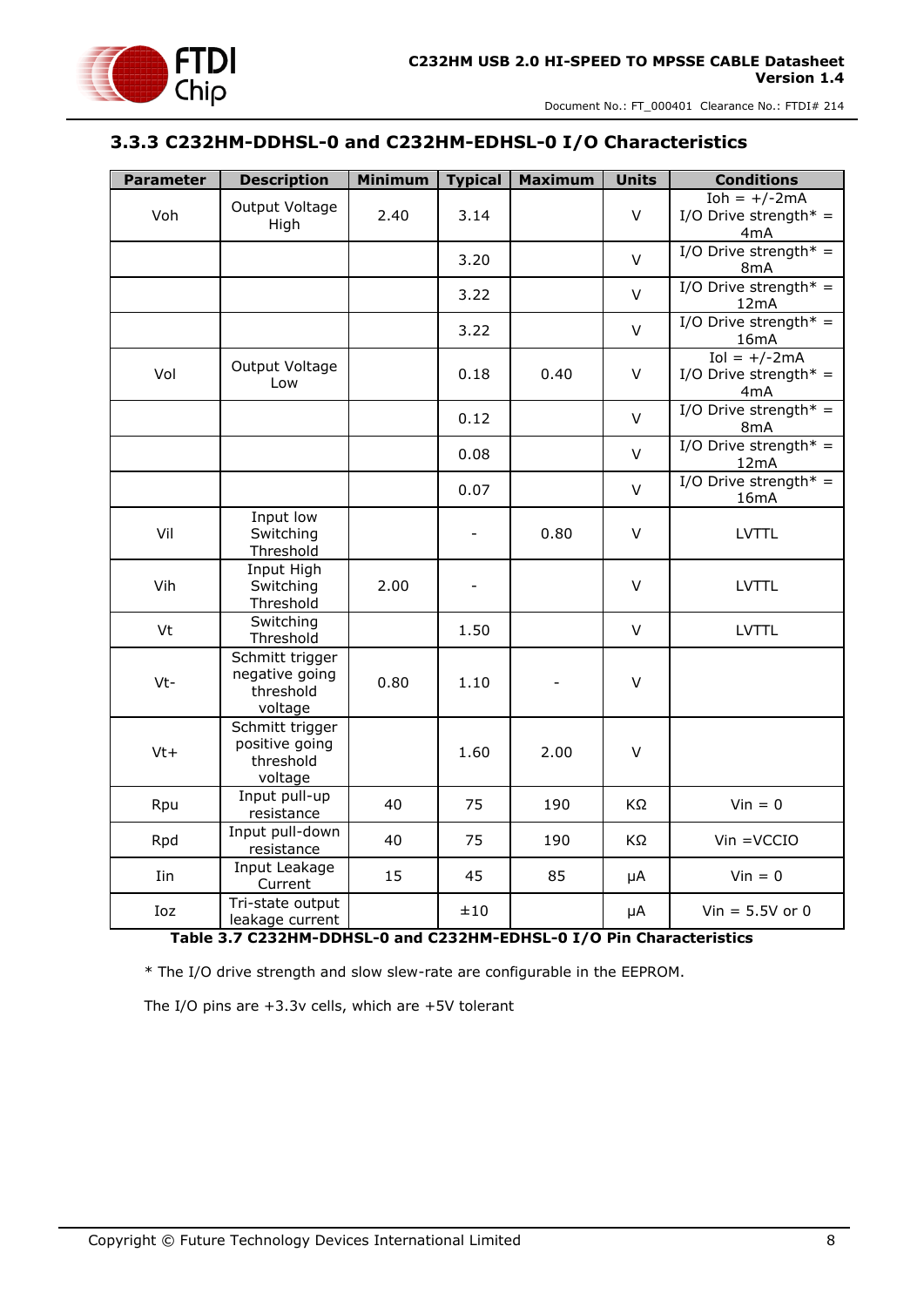

### <span id="page-8-0"></span>**4 Cable PCB Circuit Schematic**

The circuit schematics for the small internal electronic circuit board, utilising the FTDI FT232H, which is encapsulated into the USB connector end of the cable, are shown in Figure 4.1 [Circuit Schematic](#page-8-1) of [C232HM-DDHSL-0](#page-8-1) and Figure 4.2 - [Circuit Schematic of PCB -](#page-9-0) C232HM-EDHSL-0.

Customised versions of these cables are also available. Users interested in customised versions of these cables should contact FTDI sales [\(sales1@ftdichip.com\).](mailto:sales1@ftdichip.com)



<span id="page-8-1"></span>**Figure 4.1 Circuit Schematic of C232HM-DDHSL-0**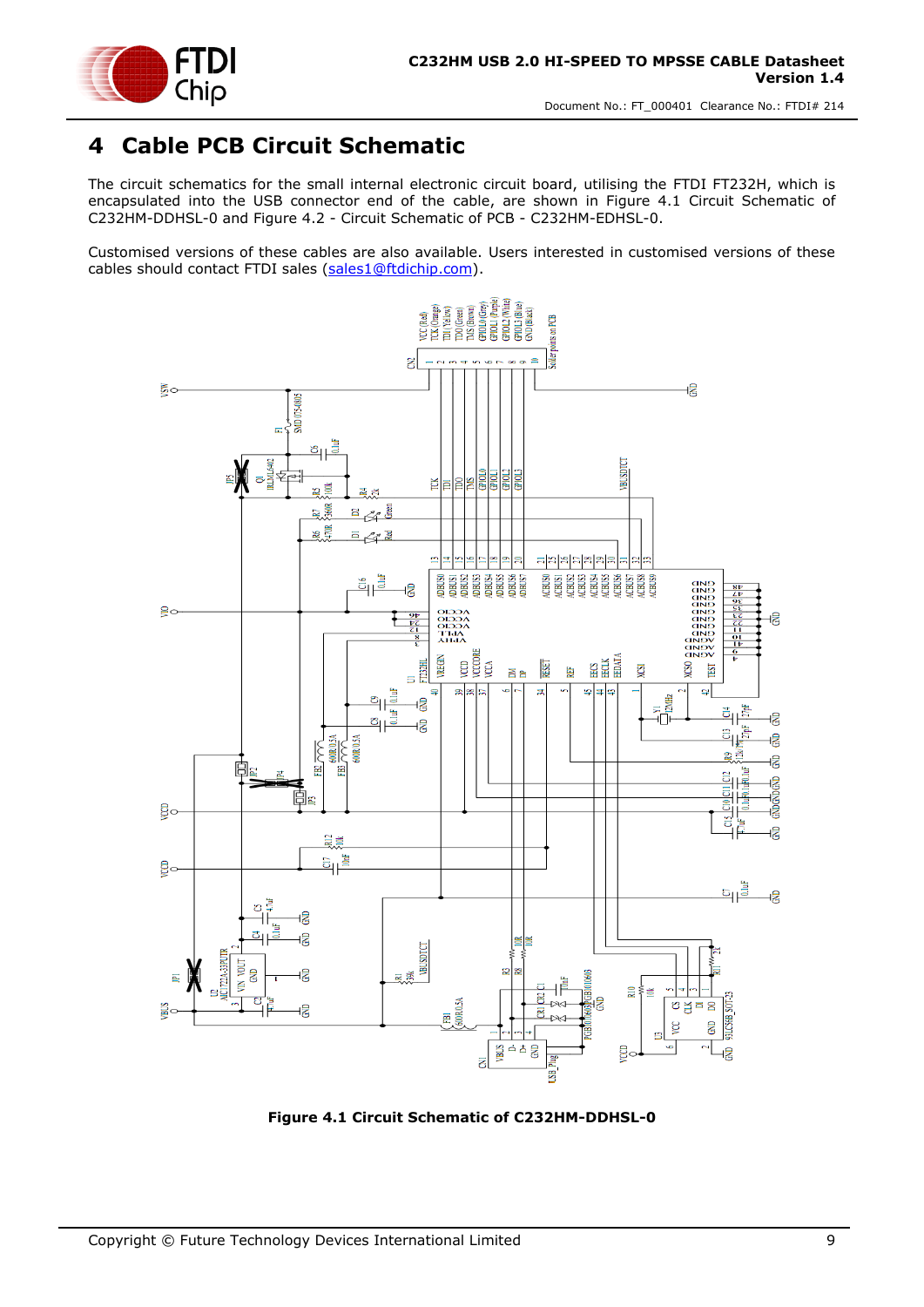



<span id="page-9-0"></span>**Figure 4.2 - Circuit Schematic of PCB - C232HM-EDHSL-0**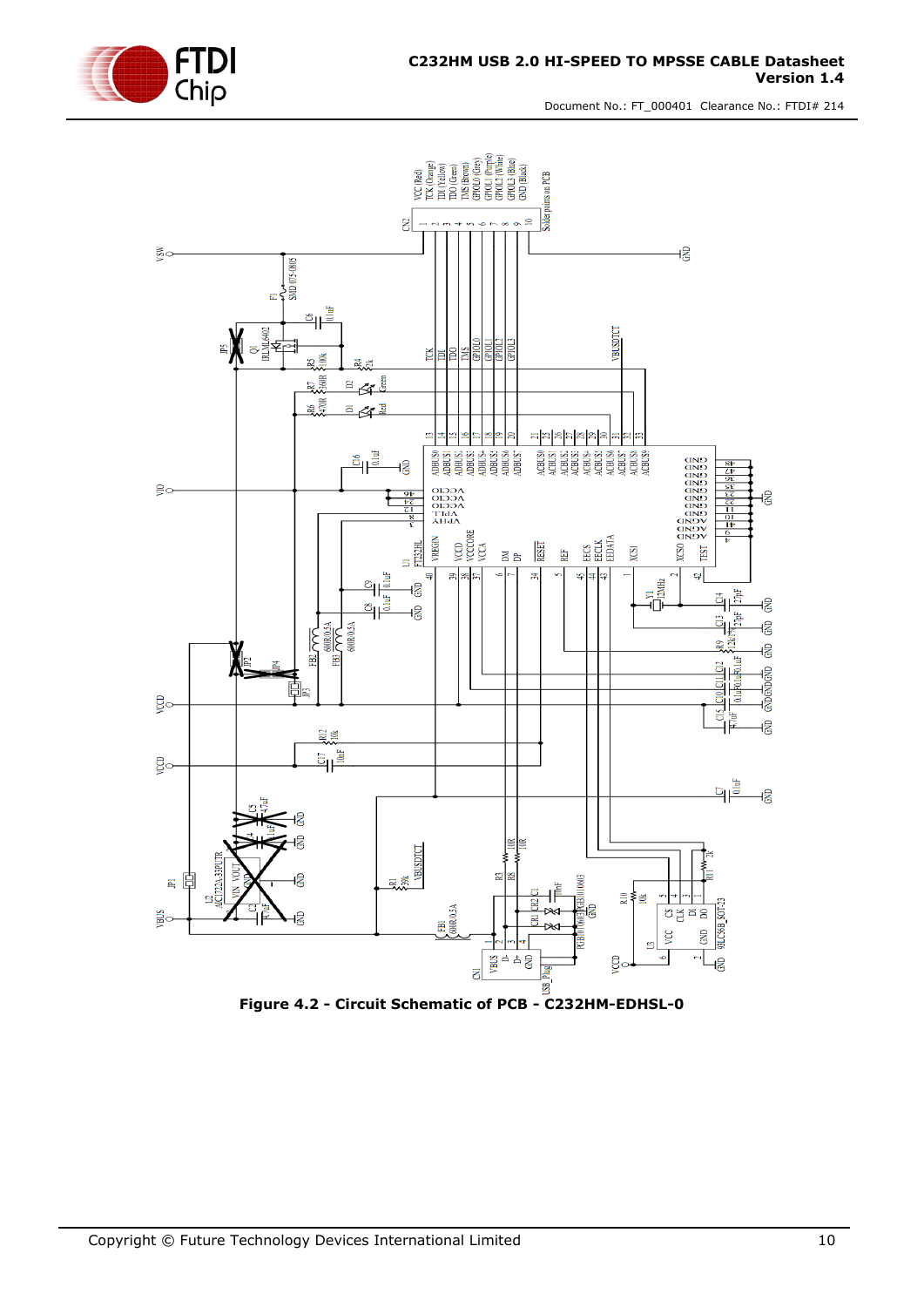

### <span id="page-10-0"></span>**5 Contact Information**

#### **Head Office – Glasgow, UK**

Future Technology Devices International Limited Unit 1, 2 Seaward Place, Centurion Business Park Glasgow G41 1HH United Kingdom Tel: +44 (0) 141 429 2777 Fax: +44 (0) 141 429 2758

E-mail (Sales) sales1@ftdichip.com<br>E-mail (Support) support1@ftdichip.com support1@ftdichip.com E-mail (General Enquiries) admin1@ftdichip.com

#### **Branch Office – Taipei, Taiwan**

Future Technology Devices International Limited (Taiwan) 2F, No. 516, Sec. 1, NeiHu Road Taipei 114 Taiwan , R.O.C. Tel: +886 (0) 2 8797 1330 Fax: +886 (0) 2 8751 9737

E-mail (Sales) tw.sales1@ftdichip.com<br>
E-mail (Support) tw.support1@ftdichip.com E-mail (General Enquiries) tw.admin1@ftdichip.com

tw.support1@ftdichip.com

#### **Branch Office – Tigard, Oregon, USA**

Future Technology Devices International Limited (USA) 7130 SW Fir Loop Tigard, OR 97223 USA Tel: +1 (503) 547 0988 Fax: +1 (503) 547 0987

E-Mail (Sales) us.sales@ftdichip.com E-Mail (Support) us.support@ftdichip.com<br>E-Mail (General Enquiries) us.admin@ftdichip.com  $E-Mail$  (General Enquiries)

#### **Branch Office – Shanghai, China**

Future Technology Devices International Limited (China) Room 1103, No.666 West Huaihai Road, Shanghai, 200052 China Tel: +86 21 62351596 Fax: +86 21 62351595

E-mail (Sales) cn.sales@ftdichip.com<br>
E-mail (Support) cn.support@ftdichip.com E-mail (General Enquiries)

cn.support@ftdichip.com<br>cn.admin@ftdichip.com

#### **Web Site**

http://ftdichip.com

#### **Distributor and Sales Representatives**

Please visit the Sales Network page of the FTDI Web site for the contact details of our distributor(s) and sales representative(s) in your country.

System and equipment manufacturers and designers are responsible to ensure that their systems, and any Future Technology Devices International Ltd (FTDI) devices incorporated in their systems, meet all applicable safety, regulatory and system-level performance requirements. All application-related information in this document (including application descriptions, suggested FTDI devices and other materials) is provided for reference only. While FTDI has taken care to assure it is accurate, this information is subject to customer confirmation, and FTDI disclaims all liability for system designs and for any applications assistance provided by FTDI. Use of FTDI devices in life support and/or safety applications is entirely at the user's risk, and the user agrees to defend, indemnify and hold harmless FTDI from any and all damages, claims, suits or expense resulting from such use. This document is subject to change without notice. No freedom to use patents or other intellectual property rights is implied by the publication of this document. Neither the whole nor any part of the information contained in, or the product described in this document, may be adapted or reproduced in any material or electronic form without the prior written consent of the copyright holder. Future Technology Devices International Ltd, Unit 1, 2 Seaward Place, Centurion Business Park, Glasgow G41 1HH, United Kingdom. Scotland Registered Company Number: SC136640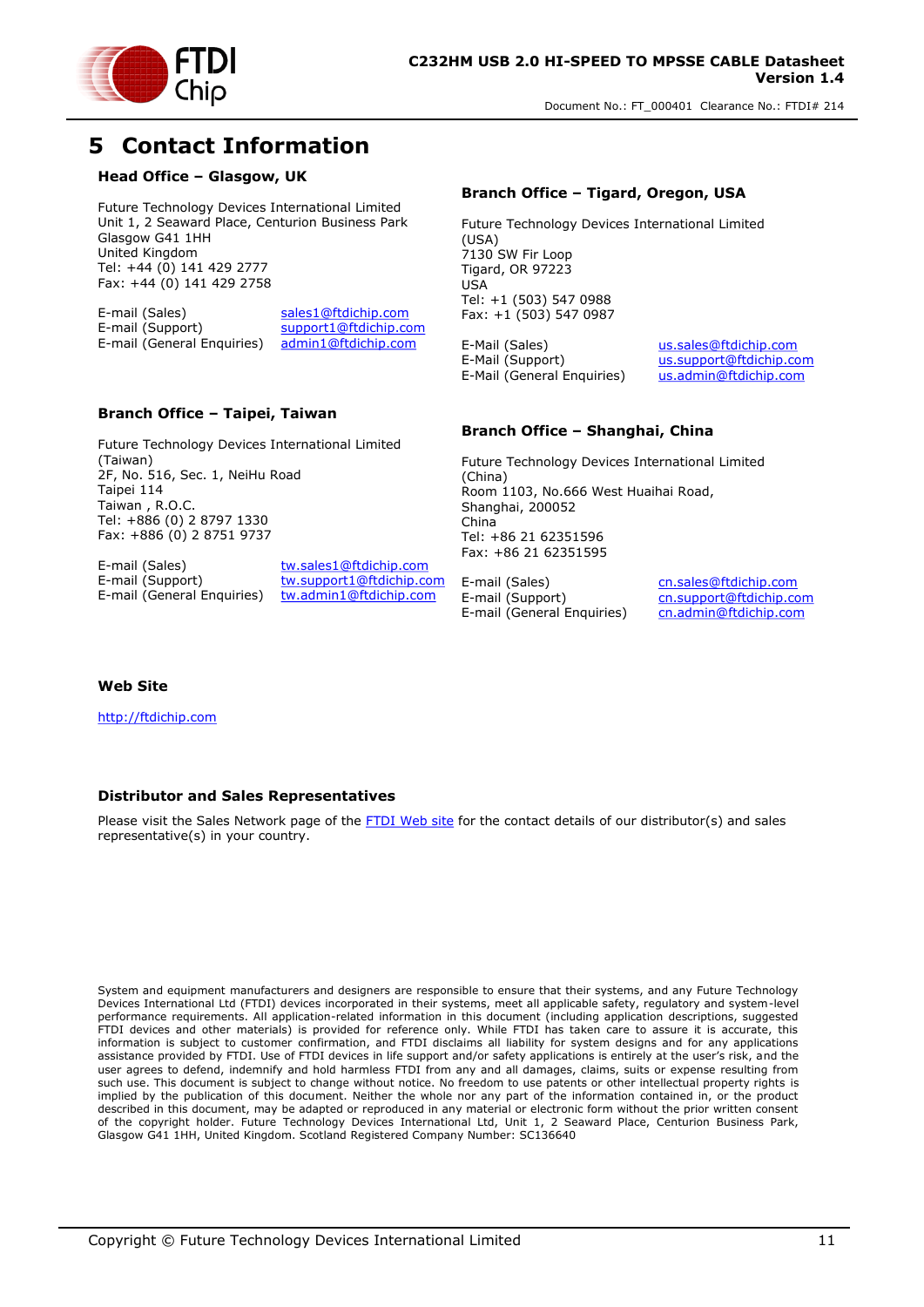

### <span id="page-11-0"></span>**Appendix A - Cable EEPROM Configuration**

Each C232HM MPSSE cable is controlled by the FTDI FT232H IC. This FT232H device contains an EEPROM which contains the USB configuration descriptors for that device. When the cable is plugged into a PC or a USB reset is performed, the PC will read these descriptors. The default values stored into the internal EEPROM are defined in the following table –

| <b>Parameter</b>       | <b>Value</b>                         | <b>Notes</b>                                                                                                                                               |
|------------------------|--------------------------------------|------------------------------------------------------------------------------------------------------------------------------------------------------------|
| USB Vendor ID (VID)    | 0403h                                | FTDI default VID (hex)                                                                                                                                     |
| USB Product UD (PID)   | 6014h                                | FTDI default PID (hex)                                                                                                                                     |
| Serial Number Enabled? | Yes                                  |                                                                                                                                                            |
| Serial Number          | See Note                             | A unique serial number is generated and<br>programmed into the EEPROM during device final<br>test.                                                         |
| Manufacturer Name      | <b>FTDI</b>                          |                                                                                                                                                            |
| Product Description    | See note                             | Product description depends on the cable. The<br>following lists the Product descriptions for each<br>different cable.<br>C232HM-DDHSL-0<br>C232HM-EDHSL-0 |
| Max Bus Power Current  | 500 <sub>m</sub> A                   | Includes power available from the cable plus power<br>required for the FT232H                                                                              |
| Power Source           | <b>Bus Powered</b>                   |                                                                                                                                                            |
| Device Type            | <b>FT232H</b>                        |                                                                                                                                                            |
| <b>USB Version</b>     | 0200                                 | Returns USB 2.0 device description to the host.<br>Note: The device is a USB 2.0 Hi-Speed device<br>(480Mb/s).                                             |
| Remote Wake Up         | <b>Disabled</b>                      | 500uA suspend limit when in this state                                                                                                                     |
| High Current I/Os      | Enabled                              | Enables the high drive level on the CBUS I/O pins.                                                                                                         |
| Load VCP Driver        | Enabled<br><b>Production Product</b> | Makes the device load the VCP driver interface for<br>the device.                                                                                          |

#### **Default Internal EEPROM Configuration**

The internal EEPROM in the cable can be re-programmed over USB using the utility program FT\_PROG. Both can be downloaded from [www.ftdichip.com.](file://///glaspssv1/General/Engineering/Engineering%20_Documents/DS_TTL-232R/DS_TTL-232R_V200/www.ftdichip.com)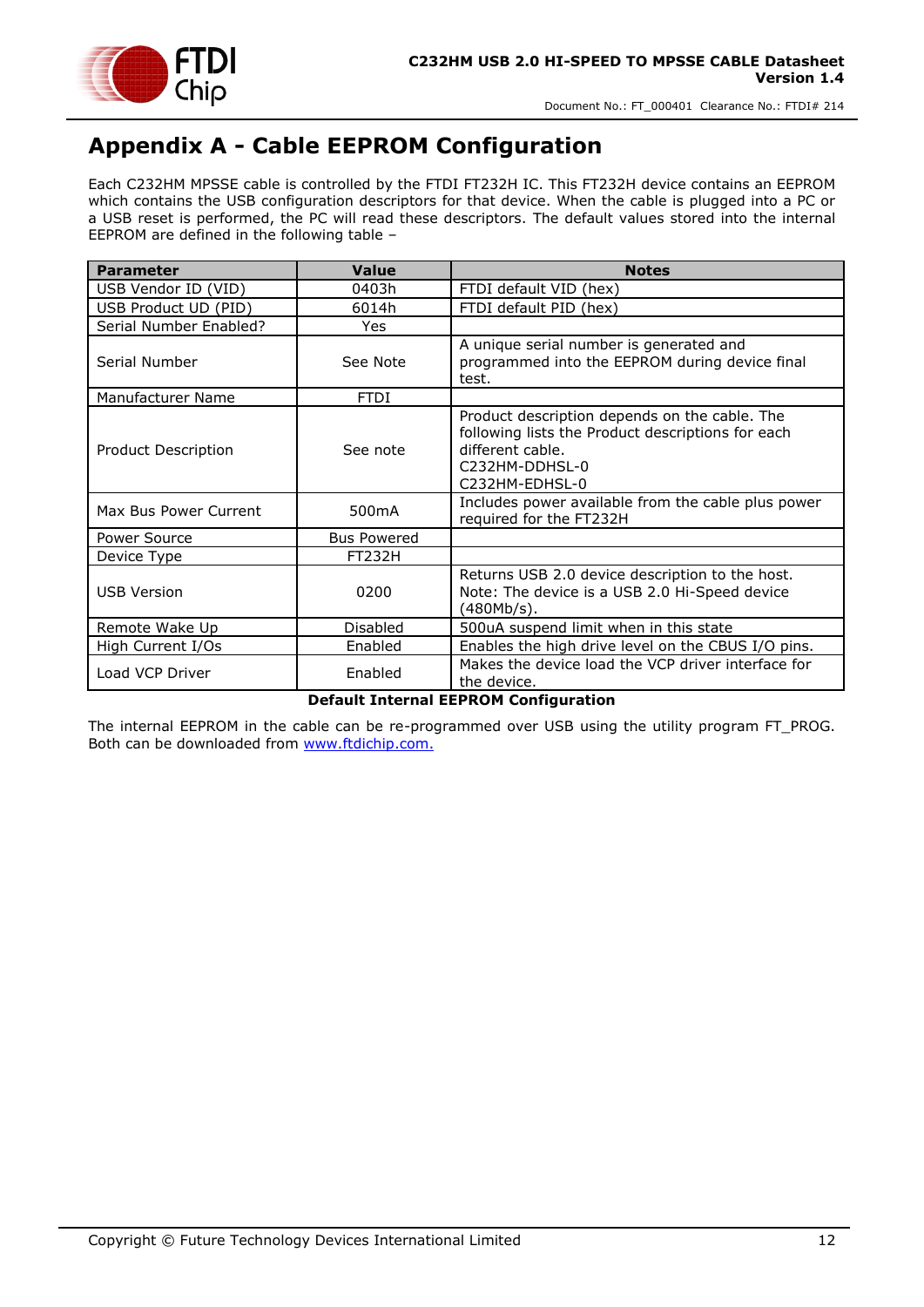

### <span id="page-12-0"></span>**Appendix B - References**

#### <span id="page-12-1"></span>**Document References**

#### [DS\\_FT232H](http://www.ftdichip.com/Support/Documents/DataSheets/ICs/DS_FT232H.pdf)

[MPSSE application note](http://www.ftdichip.com/Support/Documents/AppNotes/AN_108_Command_Processor_for_MPSSE_and_MCU_Host_Bus_Emulation_Modes.pdf) - AN 108

#### <span id="page-12-2"></span>**Acronyms & Abbreviations**

| Terms         | <b>Description</b>                                  |
|---------------|-----------------------------------------------------|
| <b>DLL</b>    | Dynamic Link Library                                |
| <b>EHCI</b>   | Enhanced Host Controller Interface                  |
| <b>EEPROM</b> | Electrically Erasable Programmable Read Only Memory |
| <b>FPGA</b>   | Field Programmable Gate Array                       |
| IC            | Integrated Circuit                                  |
| <b>MCU</b>    | Microcontroller Unit                                |
| RoHS          | Restriction of Hazardous Substance                  |
| <b>SIL</b>    | Single In Line                                      |
| OHCI          | Open Host Controller Interface                      |
| <b>PLD</b>    | Programmable Logic Device                           |
| TTL           | Transistor-Transistor Logic                         |
| <b>USB</b>    | Universal Serial Bus                                |
| <b>UART</b>   | Universal Asynchronous Receiver/Transmitter         |
| <b>UHCI</b>   | Universal Host Controller Interface                 |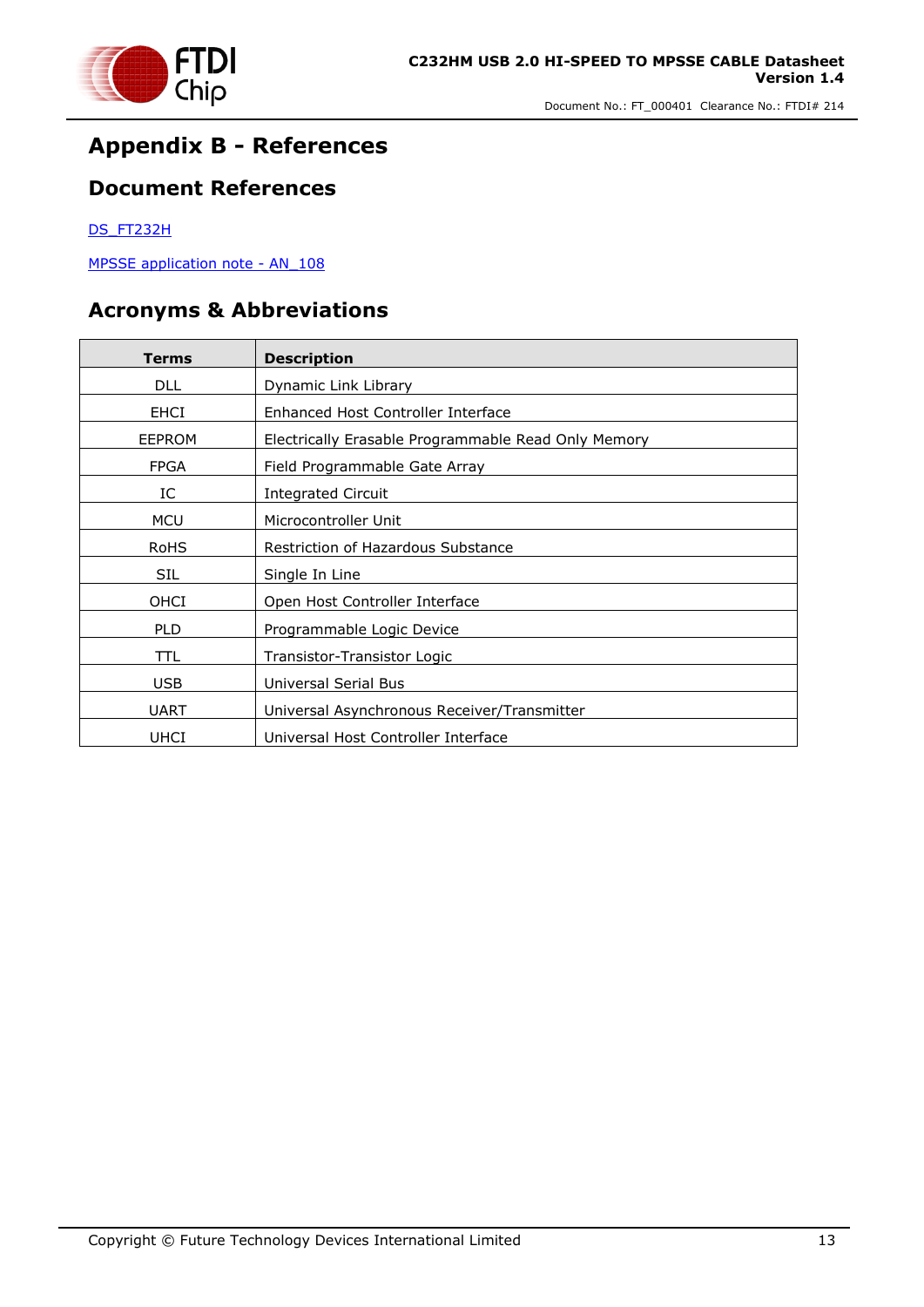

### <span id="page-13-0"></span>**Appendix C - List of Figures and Tables**

### <span id="page-13-1"></span>**List of Figures**

| Figure 3-1 C232HM MPSSE Cable Connections (numbers refer to pad numbers on the PCB) 6 |  |
|---------------------------------------------------------------------------------------|--|
|                                                                                       |  |
|                                                                                       |  |
|                                                                                       |  |

### <span id="page-13-2"></span>**List of Tables**